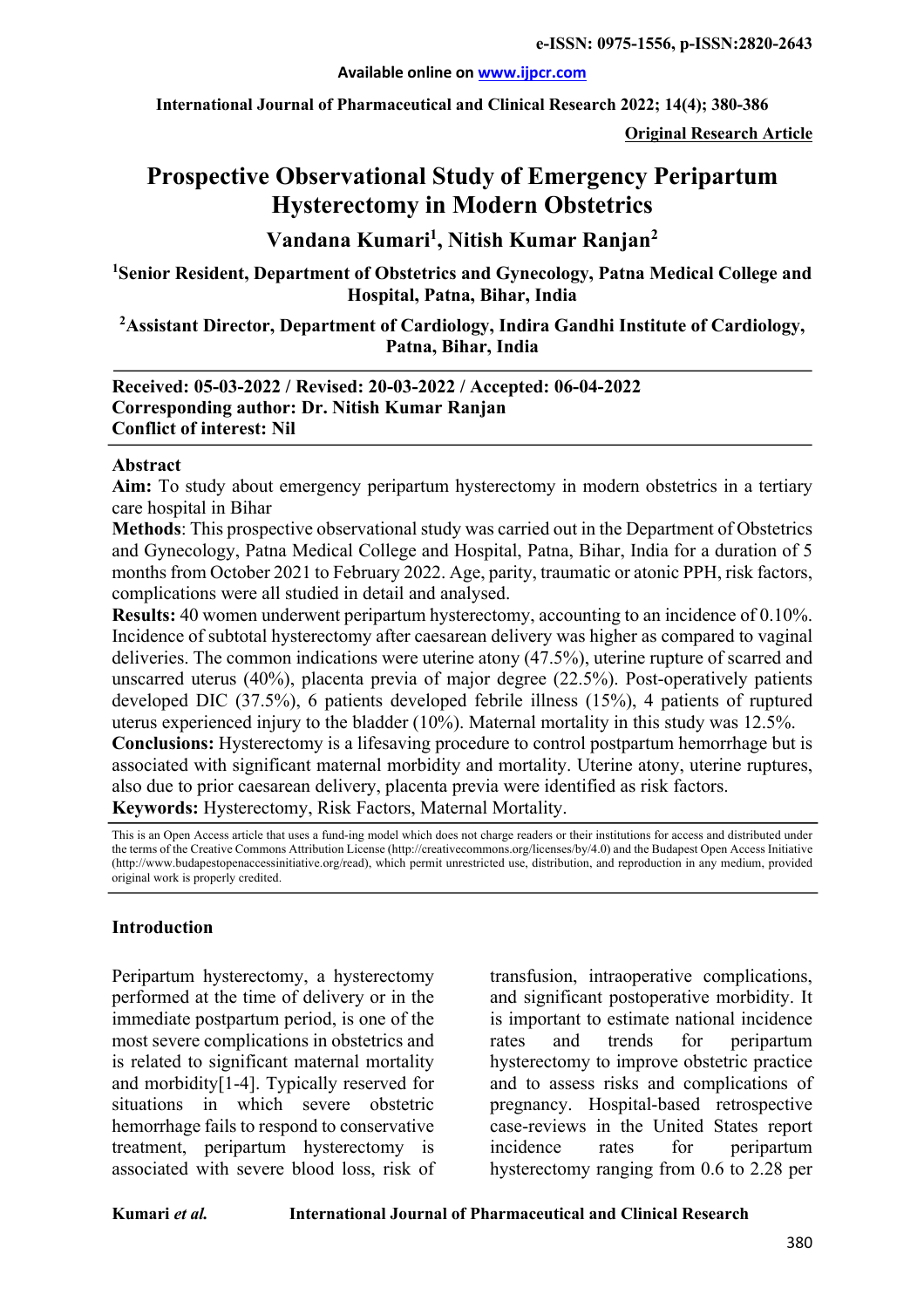1,000 births  $1-3.5-8$ . However, these studies are unable to provide reliable national incidence estimates because they were conducted in single institutions with small samples. Furthermore, their findings may be influenced by patient characteristics or practitioner practice patterns for hysterectomy at individual institutions. Several studies examined pregnancyrelated factors associated with risk for peripartum hysterectomy. Generally, these studies report a greater than 10-fold higher incidence of peripartum hysterectomy among women who have previously delivered by cesarean section than among those who have not[2,6-9]. This finding deserves closer examination, given the increasing rate of cesarean deliveries in the United States, even among low-risk women[10]. However, few studies examined the effect of previous cesarean deliveries within the context of the current mode of delivery. Another reported risk factor for peripartum hysterectomy is multiple births, $5$  the rate of which is also increasing in the United States[11]. It is important to note, however, that other studies were small and limited in the ability to examine risk factors for the procedure while adequately controlling for potential confounding factors. Uterine atony, most commonly found in prolonged, augmented and/or obstructed labour, such uteruses respond poorly to oxytocic. The majority of these cases occur at the time of caesarean section for dystocia or cephalopelvic disproportion. In case of rupture within prior caesarean section scar, if haemorrhage cannot be controlled hysterectomy is necessary[12]. Traumatic rupture following instrumental delivery, obstructed labour, inversion of uterus, induced labour is also possible. Secondary post-partum haemorrhage secondary to retained products and sepsis may rarely require hysterectomy

# **Material and methods**

This prospective observational study was carried out in the Department of Obstetrics and Gynecology, Patna Medical College and Hospital, Patna, Bihar, India for a duration of 5 months extending from October 2021 to February 2022. After taking informed consent detailed history was taken from the patient or the relatives if the patient was not in good condition. Total 40 patients who underwent peripartum hysterectomy were included into the study.

## **Inclusion criteria**

- Patients who suffered severe postpartum haemorrhage and did not respond to conservative management, leading to emergency peripartum hysterectomy.
- Patients with ruptured uterus of both scared and unscared uterus which could not be repaired, leading to emergency peripartum hysterectomy.

# **Exclusion criteria**

• Hysterectomies performed for gynaecological cause were excluded from the study.

Data abstracted included demographic data – age, parity, mode of delivery, prior caesarean sections, presence of placenta previa, presence of uterine rupture & uterine atony as a cause of PPH and traumatic PPH. The postsurgical complications, duration of hospital stay, maternal mortality & morbidity were recorded. Descriptive analyses were carried out to summarize relevant variables.

## **Results**

40 patients underwent emergency peripartum hysterectomy, yielding to an incidence of 0.10%. 12 (30%) patients underwent emergency peripartum hysterectomy following vaginal delivery, among whom 2 (5.0%) patients had instrumental delivery and 26 (65%)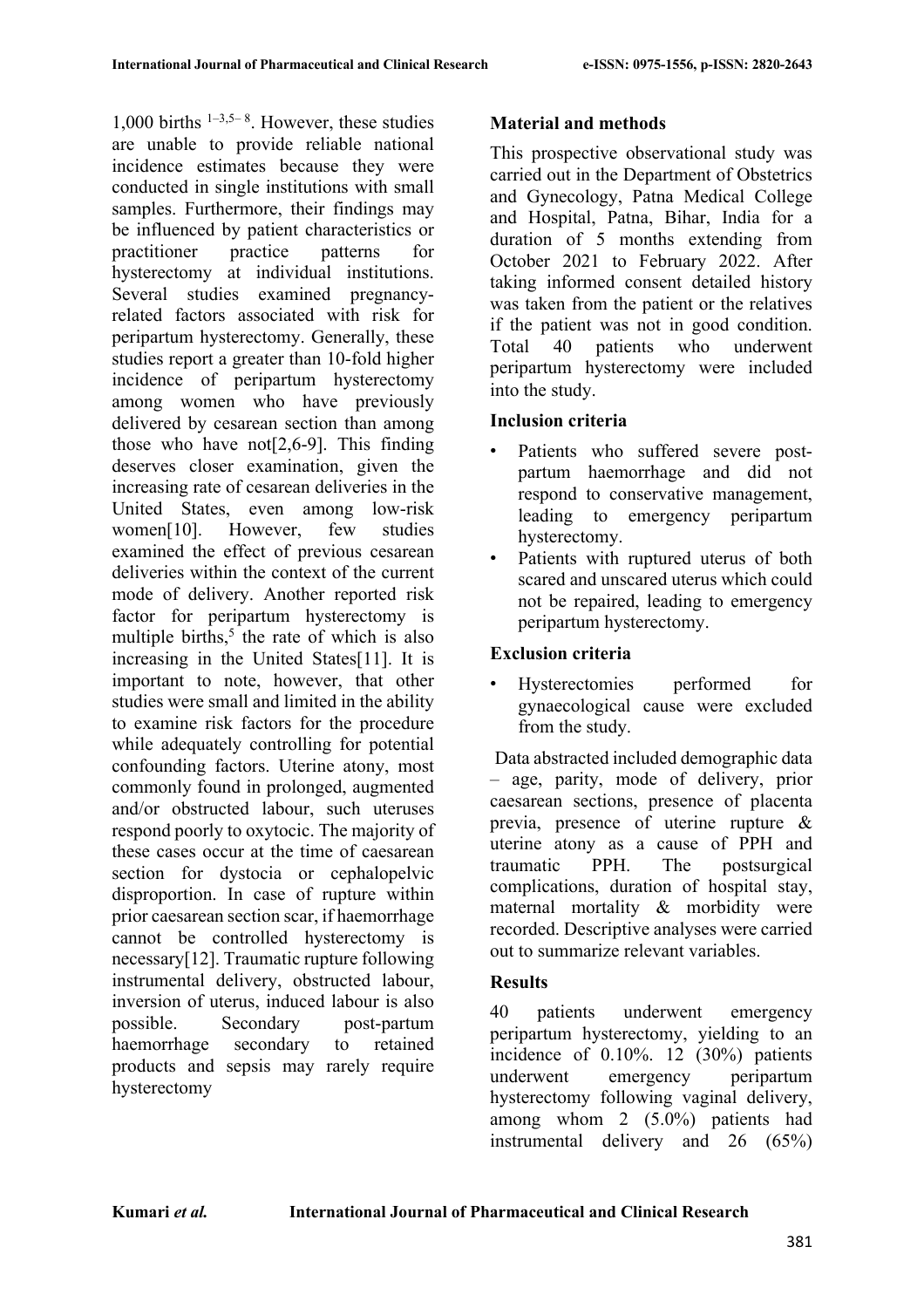following caesarean section. Age distribution among the patients who underwent hysterectomy revealed that 2 patient was  $\leq 20$ years of age  $(5.0\%)$ , 32 (80%) were between the age group of 21-30 and 6 (15%) were of age group 31-40. Parity distribution showed that 6 were primipara (15%), parity of 2 were 18 (45%) and parity of 3 were 13 (32.5%) and beyond parity 3 were 3 (7.5%). Table 1.

Table 2 shows the age-parity distribution and mode of delivery. 26 patients in the study underwent caesarean sections, among them 10 patients were prior 1 LSCS (25%), 2 patients were prior 2 LSCS (5%). 9 (22.5%) patients had placenta previa, 1 (2.5%) patient presented with a combination of rupture uterus and placenta previa, underwent caesarean section, 1 (2.5%) patient presented with placenta previa and abruption placenta. The incidence of hysterectomy did not increase significantly in women with parity of 3 and beyond.

| <b>Emergency hysterectomy</b> |                |               |
|-------------------------------|----------------|---------------|
| Age                           | $N=40$         | $\frac{0}{0}$ |
| $<$ 20                        | 02             | 5.0%          |
| $21 - 30$                     | 32             | 80%           |
| $31 - 40$                     | 6              | 15%           |
| Parity                        |                |               |
| 1                             | 6              | 15%           |
| $\overline{2}$                | 18             | 45%           |
| 3                             | 13             | 32.5%         |
| >3                            | 3              | 7.5%          |
| <b>Mode of delivery</b>       |                |               |
| Vaginal                       | 12             | 30%           |
| Caesarean                     | 26             | 65%           |
| Instrumental                  | $\overline{2}$ | 5.0%          |

**Table 1: Demographic of patients**

The most common indications out of the incidence were atonic PPH, noted in 19 patients

(47.5%), following vaginal delivery were 7 (17.5%), following caesarean section were 12 (30%). Indication for rupture uterus were 19 (47.5%), 8 (20%) following rupture of an unscarred uterus and 8 (20%) following rupture of scarred uterus. Due to secondary post- partum haemorrhage were 4 (10%). Acute inversion of uterus was 1(2.5%). table 3.

| <b>Emergency hysterectomy</b> |    |       |
|-------------------------------|----|-------|
| <b>Risk factor</b>            |    |       |
| <b>Caesarean section</b>      | 26 | $\%$  |
| Prior no LSCS                 | 14 | 35%   |
| Prior 1 LSCS                  | 10 | 25%   |
| Prior 2 LSCS                  |    | $5\%$ |
| Prior 3 LSCS                  | 0  |       |
| Placenta previa               |    |       |

**Table 2: Risk factors of emergency hysterectomy**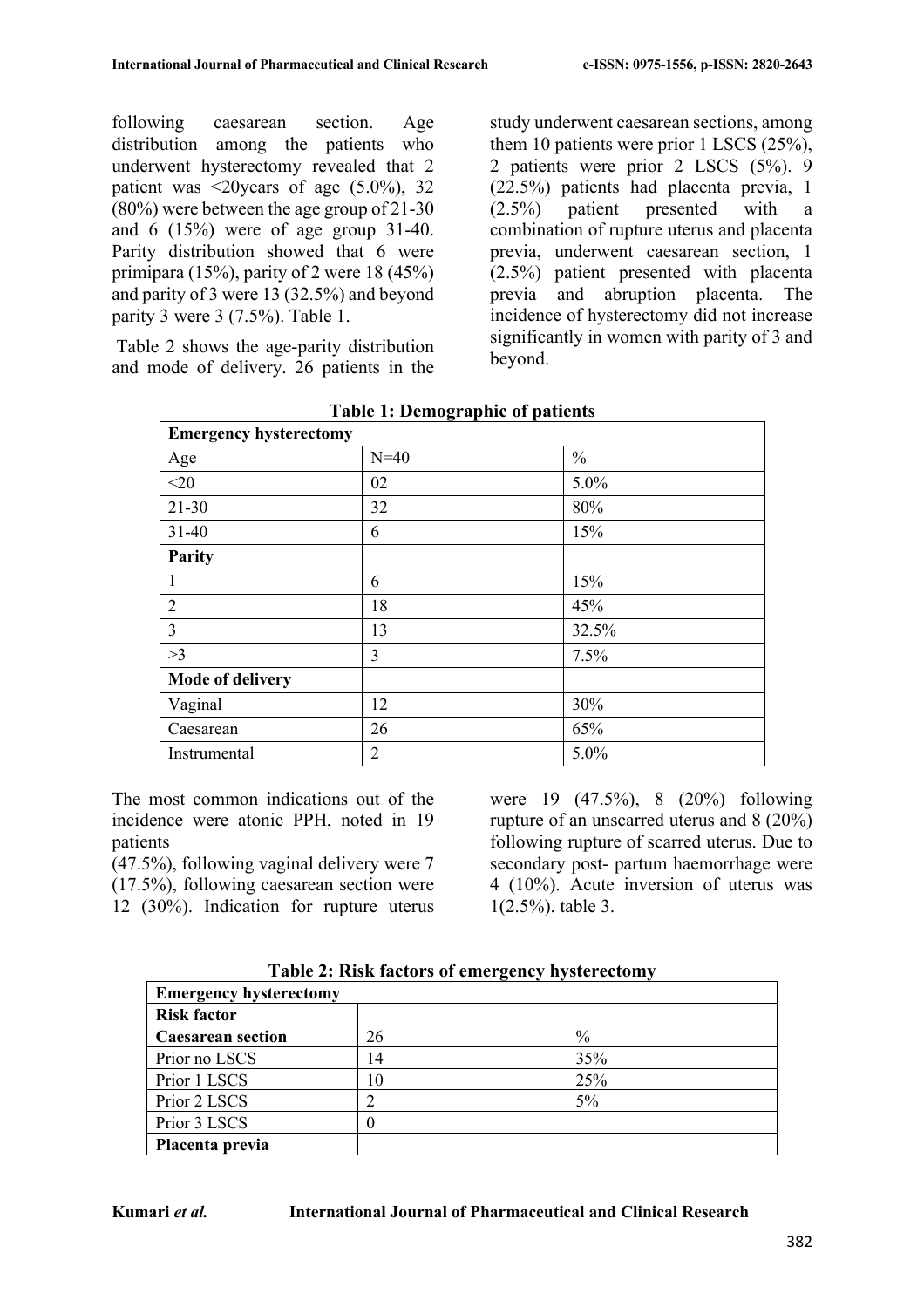| Yes            |   | 22.5%    |
|----------------|---|----------|
| N <sub>o</sub> |   | 77.5%    |
| Parity         |   |          |
|                | ി | $30.2\%$ |
|                |   | $9.3\%$  |

**Table 3: Indications for emergency peripartum hysterectomy**

| <b>Emergency hysterectomy</b>                     |    |         |
|---------------------------------------------------|----|---------|
| <b>Indications</b>                                |    |         |
| Atonic uterus                                     | 19 | 47.5%   |
| Rupture of scarred uterus                         | 8  | 20%     |
| Rupture of unscarred uterus (spontaneous rupture) |    |         |
| a) primigravida                                   | 8  | 20%     |
| b) multigravida                                   |    |         |
|                                                   | 7  |         |
| <b>Secondary PPH</b>                              | 4  | 10%     |
| Acute inversion of uterus                         |    | $2.5\%$ |

Table 4 shows that Out of 40 patients, 12 (30%) patients experienced intra-operative hypotension, (15%) developed febrile illness, 26 (65%) required ICU care. The mean hospital stays of the patients <10days were 14 (25.5%), >10days were 21 (52.5%) patients. This table shows the associated maternal morbidity with peripartum hysterectomy. Although peripartum hysterectomy is a lifesaving procedure, it is associated with significant morbidity. Table 5 illustrates the complications patients' experienced following hysterectomy. None of the 40 patients

required re-laparotomy, 15 (37.5%) patients went into DIC, 4 (10%) experienced bladder injury due to involvement of bladder along the rupture of uterus, repair done simultaneously during hysterectomy, 2 (5%) patients developed vesicovaginal fistula postoperatively. 5 (12.5%) patients who underwent emergency peripartum hysterectomy died during post-operative period**.** Maternal mortality was 12.5% in the study. 6 (15%) patients underwent an associated procedure for control of haemorrhage -bilateral internal iliac artery ligation.

| <b>Observations</b> |    | $\frac{0}{0}$ |
|---------------------|----|---------------|
| Intraoperative      | 12 | 30%           |
| hypotension         |    |               |
| Febrile illness     | 6  | 15%           |
| ICU admission       | 26 | 65%           |
| Mean hospital stay  |    |               |
| $<$ 10days          | 14 | 35%           |
| $>10$ days          | 21 | 52.5%         |

| <b>Table 4: Observations of patients</b> |  |
|------------------------------------------|--|
|                                          |  |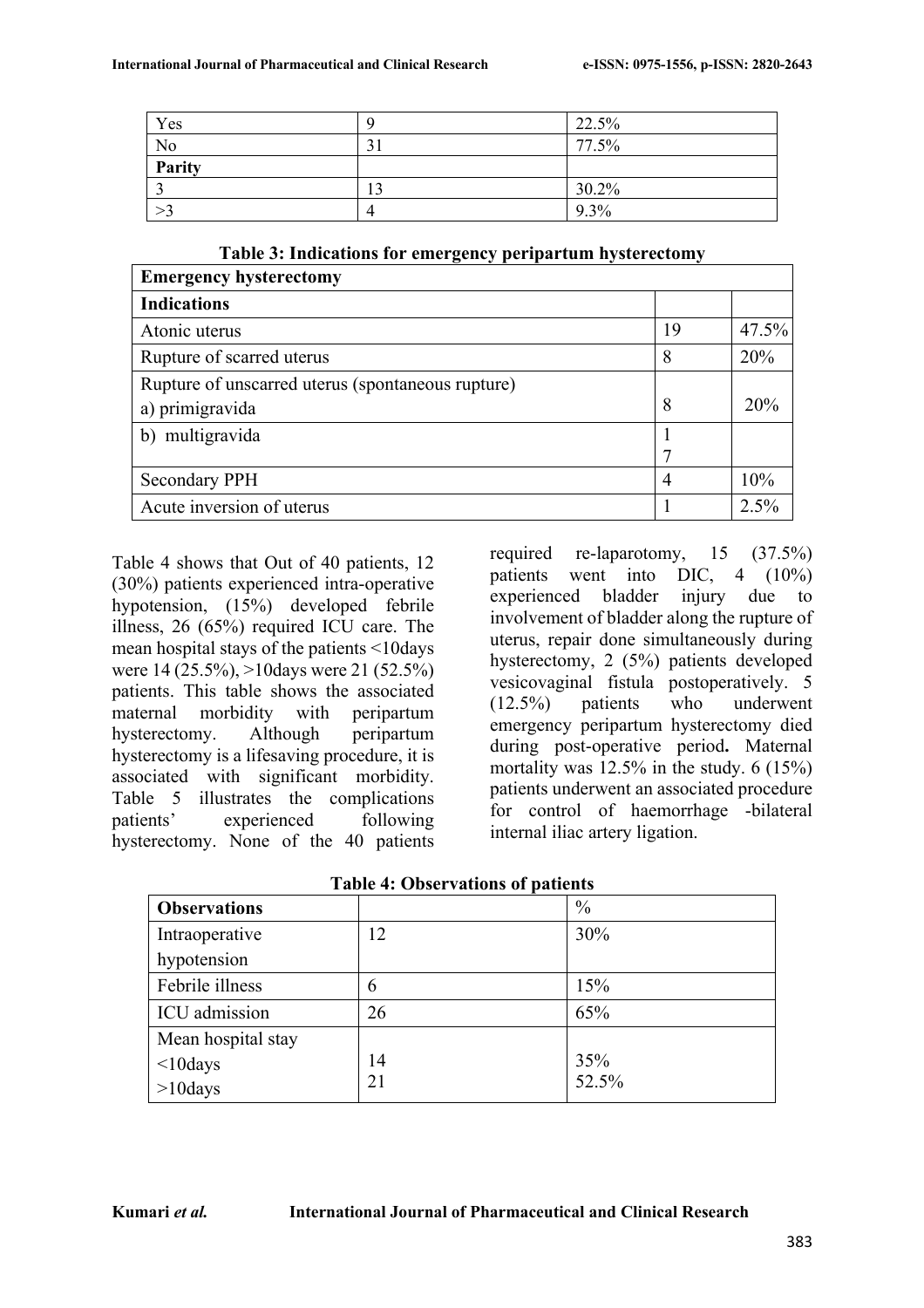| Table 3. Complications hoted in the study |                               |  |
|-------------------------------------------|-------------------------------|--|
| <b>Complications</b>                      | <b>Emergency hysterectomy</b> |  |
| DIC.                                      | $15(37.5\%)$                  |  |
| Injury to the bladder                     | $4(10\%)$                     |  |
| Death                                     | $5(12.5\%)$                   |  |
| Vesicovaginal fistula                     | 2(5%)                         |  |

**Table 5: Complications noted in the study**

1 patient was second gravida with central placenta previa, underwent caesarean section for the same, also underwent subtotal hysterectomy due to uncontrollable bleeding from the placental bed, patient expired intra- operative due to irreversible shock. 1 patient delivered by operative vaginal delivery, developed atonic PPH, which did not respond to conservative management, underwent hysterectomy, died on the same post-operative day due to irreversible shock following massive blood loss. 3 patients expired post-operatively as a consequence of DIC

#### **Discussion**

PPH along with sepsis and hypertensive disorders of pregnancy is a major cause of maternal mortality in India. Peripartum hysterectomy is a lifesaving surgery performed on a mother with intractable obstetric hemorrhage. In active management of third stage of labor, drugs such as misoprostol and oxytocin among other measures have markedly reduced maternal deaths from PPH. However, describing a reduction in maternal mortality rate is just describing the tip of an iceberg. The WHO has thus emphasized on the concept of maternal near miss [13]. Any pregnant woman who undergoes peripartum hysterectomy thus could have potentially died without timely and proper management.

The incidence of peripartum hysterectomy is increasing in this era not because of improperly managed third stage of labor or obstructed labor but most likely because of increasing incidence of cesarean sections. Chances of repeat cesarean sections thus increase. Emergency peripartum

hysterectomy is a lifesaving procedure of choice in cases of intractable hemorrhage and catastrophic rupture of uterus[14]]. It is an unequivocal marker of severe acute maternal morbidity. It is associated with high index of maternal mortality and morbidity.

In developed countries, the reported incidence of emergency hysterectomy is below 0.1% of the total normal deliveries performed, while in developing countries, the incidence rates are as high as 1-5/ 1000 of all the deliveries performed. The incidence in the present study is 1.4 per 1000 deliveries. The primary reason for this higher incidence is due to the fact that our hospital is a referral center to most of the primary health care centers in surrounding rural areas. Majority of the patients are unbooked and deliver outside the health facilities unsupervised or poorly supervised and are referred in a deteriorated state.

The main indications for peripartum hysterectomy in developed countries are uterine atony and abnormal placentation, where as in developing countries, it was rupture of uterus and atony of uterus[15]. The most common causes of EPH in our study are atonic uterus, rupture uterus of unscarred and scarred uterus. Uterine rupture remains one of the serious obstetric complications even in modern obstetrics[16]. Lack of health information, illiteracy, poor antenatal care, poverty, home delivery by birth attendants, delay in referrals all contribute to uterine rupture. Injudicious use of oxytocin and trial of labour was the common cause, whereas prolonged obstructed labour was the second common cause.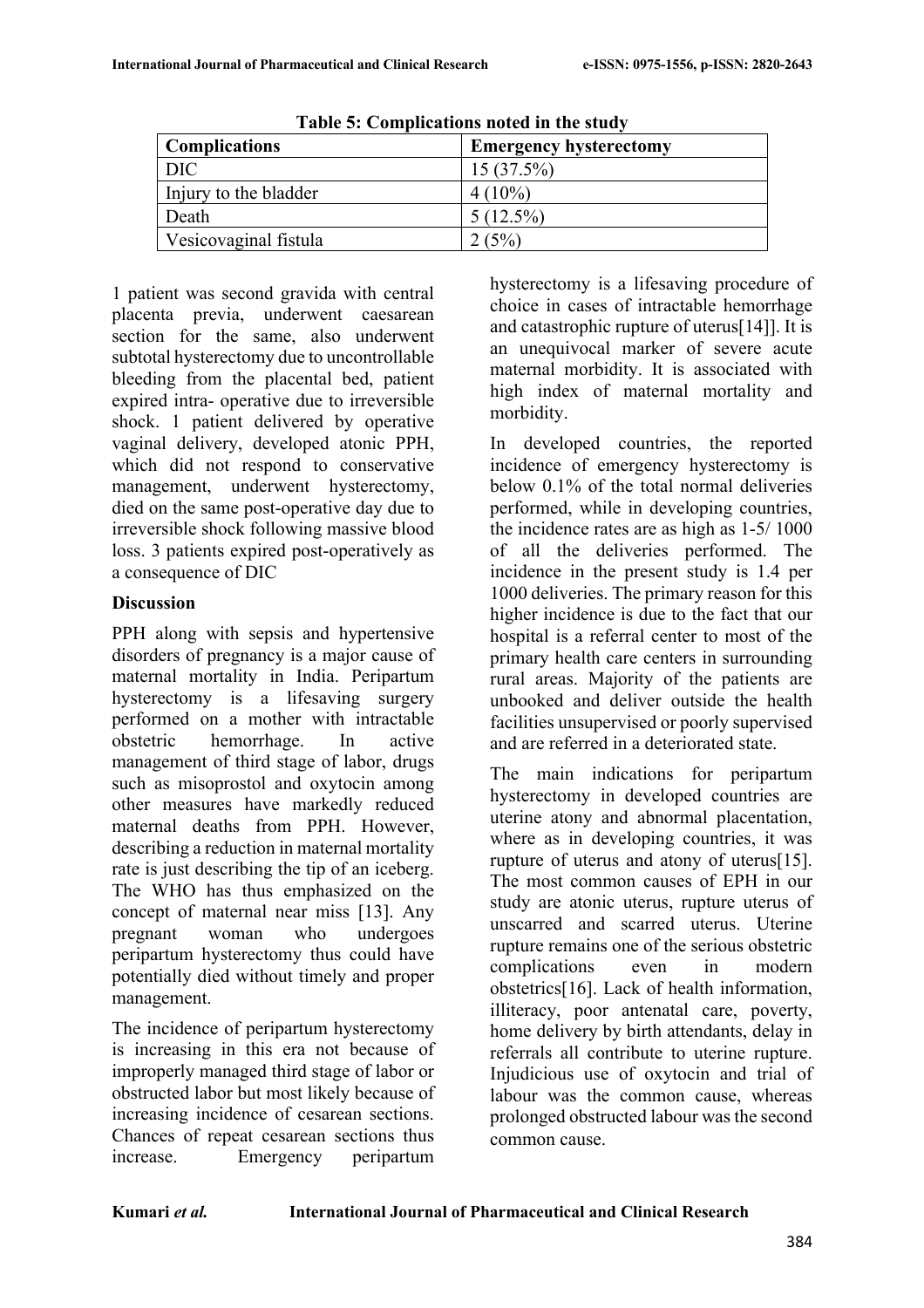In our analysis, the incidence of peripartum hysterectomy is 1 /1000 deliveries, which is near to incidence of 0.2 and 5.4 in 1000 deliveries[17,18]. In our study, the most common indications of peripartum hysterectomy were atonic uterus (47.5%), and rupture uterus (40%). Similar study have been done by Saxena et al[19].

## **Conclusions**

Hysterectomy is a lifesaving procedure to control postpartum hemorrhage but is associated with significant maternal morbidity and mortality. Uterine atony, uterine rupture, also due to prior caesarean delivery, placenta previa were identified as risk factors. The incidence in this part of Bihar was found to be significantly high as compared to other area of Bihar.

## **Reference**

- 1. Kastner ES, Figueroa R, Garry D, Maulik D. Emergency peripartum hysterectomy: experience at a community teaching hospital. Obstet Gynecol 2002; 99:971–5.
- 2. Bakshi S, Meyer BA. Indications for and outcomes of emergency peripartum hysterectomy: a five-year review. J Reprod Med 2000; 45:733–7.
- 3. Zelop CM, Harlow BL, Frigoletto FD Jr, Safon LE, Saltzman DH. Emergency peripartum hysterectomy. Am J Obstet Gynecol 1993; 168:1443–8.
- 4. Castaneda S, Karrison T, Cibils LA. Peripartum hysterectomy. J Perinat Med 2000; 28:472–81.
- 5. Francois K, Ortiz J, Harris C, Foley MR, Elliott JP. Is peripartum hysterectomy more common in multiple gestations? Obstet Gynecol 2005; 105:1369–72.
- 6. Forna F, Miles AM, Jamieson DJ. Emergency peripartum hysterectomy: a comparison of cesarean and postpartum hysterectomy. Am J Obstet Gynecol 2004; 190:1440–4.
- 7. Kacmar J, Bhimani L, Boyd M, Shah-Hosseini R, Peipert J. Route of delivery as a risk factor for emergent peripartum hysterectomy: a case-control study. Obstet Gynecol 2003;102: 141–45.
- 8. Stanco LM, Schrimmer DB, Paul RH, Mishell DR Jr. Emergency peripartum hysterectomy and associated risk factors. Am J Obstet Gynecol 1993; 168:879–83.
- 9. Kwee A, Bots ML, Visser GH, Bruinse HW. Emergency peripartum hysterectomy: A prospective study in The Netherlands. Eur J Obstet Gynecol Reprod Biol 2006; 124:187–92.
- 10. Menacker F. Trends in cesarean rates for first births and repeat cesarean rates for lowrisk women: United States, 1990-2003. Natl Vital Stat Rep 2005; 54:1–8.
- 11. Hoyert DL, Mathews TJ, Menacker F, Strobino DM, Guyer B. Annual summary of vital statistics: 2004. Pediatrics 2006;117: 168–83
- 12. Cengiz H, Yaşar L, Ekin M, Kaya C, Karakaş S. Management of intractable postpartum hemorrhage in a tertiary centre- A 5 year experience. Niger Med J. 2012;53(2):85-8.
- 13. World Health Organization. Evaluating the Quality of Care for Severe Pregnancy Complications, the WHO Near-Miss Approach for Maternal Health. World Health Organization; 2011
- 14. Anuradha C, Vani JY, Aruna V. Emergency peripartum hysterectomyone year study in labour ward Obstetrics and Gynaec department Guntur Medical College, Guntur. (2014). IOSR Journal of Nursing and Health Science (IOSR-JNHS). 2014;4(2)Ver. II:26-8.
- 15. Pandher K, Sehgal DA, Aggarwal N. Frequency, indications and maternal outcome in obstetric hysterectomy in a tertiary care centre in India." JK Science. 2015;17(1):8-12.
- 16. Abha S, Shrivastava C. Uterine Rupture: Still a Harsh Reality. The